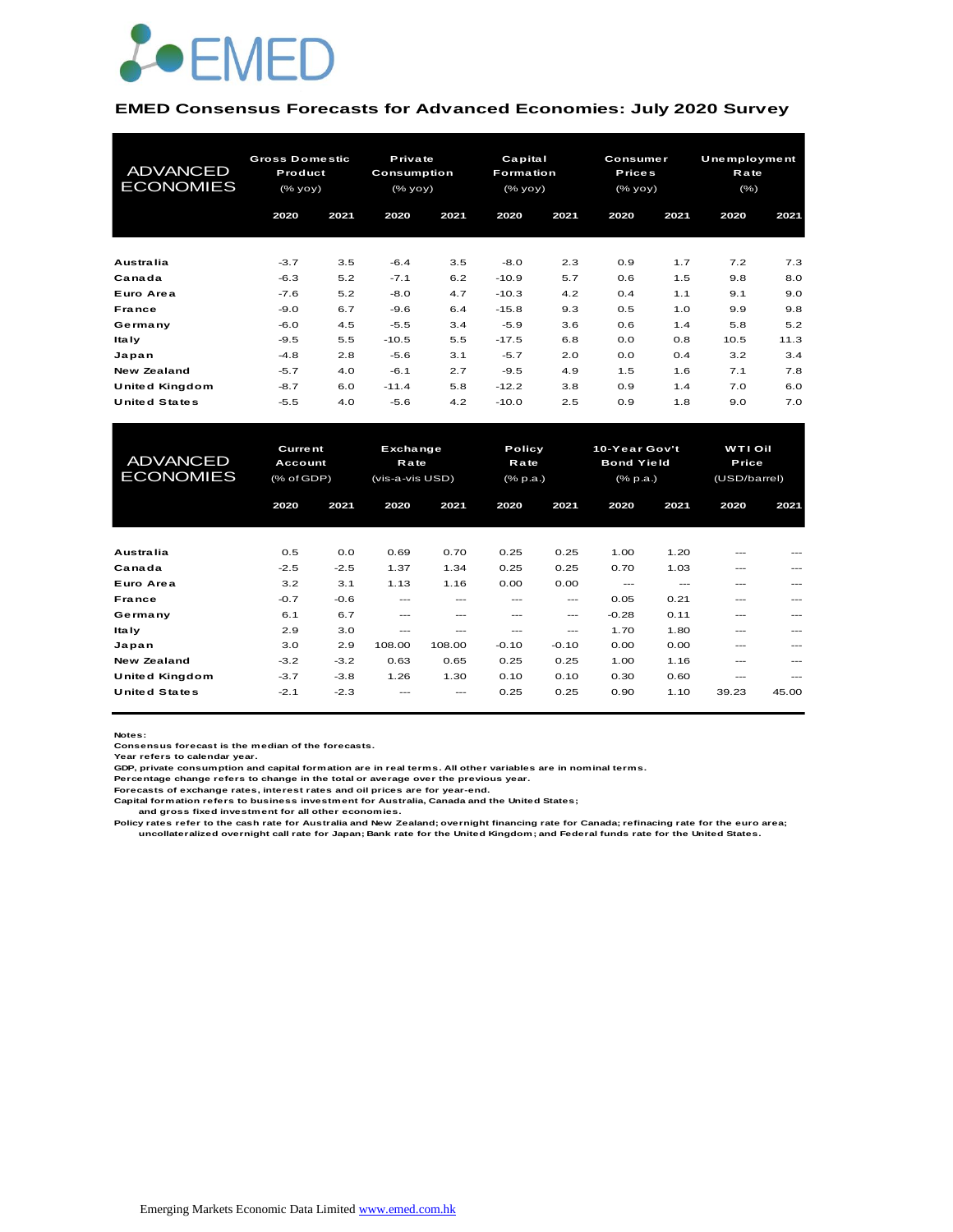

#### **EMED Consensus Forecasts for Emerging Markets: July 2020 Survey**

| <b>EMERGING</b><br><b>MARKETS</b> | <b>Gross Domestic</b><br>Product<br>(% yoy) |      | <b>Private</b><br>Consumption<br>(% yoy) |      | <b>Fixed</b><br>Investment<br>$(%$ $\sqrt{oy}$ $\sqrt{oy}$ |      |        | Consumer<br><b>Prices</b><br>$(%$ $\sqrt{)$ $\sqrt{)$ $\sqrt{)$ $\sqrt{)$ $\sqrt{)$ $\sqrt{)$ $\sqrt{)$ $\sqrt{)$ $\sqrt{) \sqrt{}}}$<br>2020<br>2021 |      | <b>Unemployment</b><br>Rate<br>$(\% )$ |
|-----------------------------------|---------------------------------------------|------|------------------------------------------|------|------------------------------------------------------------|------|--------|-------------------------------------------------------------------------------------------------------------------------------------------------------|------|----------------------------------------|
|                                   | 2020                                        | 2021 | 2020                                     | 2021 | 2020                                                       | 2021 |        |                                                                                                                                                       | 2020 | 2021                                   |
|                                   |                                             |      |                                          |      |                                                            |      |        |                                                                                                                                                       |      |                                        |
| Argentina                         | $-8.5$                                      | 4.3  | $-9.6$                                   | 2.2  | $-17.7$                                                    | 6.7  | 45.5   | 38.0                                                                                                                                                  | 12.0 | 11.4                                   |
| <b>Brazil</b>                     | $-7.0$                                      | 3.7  | $-5.8$                                   | 3.6  | $-10.4$                                                    | 7.4  | 2.7    | 3.0                                                                                                                                                   | 14.4 | 13.5                                   |
| Chile                             | $-5.3$                                      | 4.0  | $-7.2$                                   | 1.4  | $-13.4$                                                    | 5.1  | 3.2    | 3.0                                                                                                                                                   | 9.5  | 8.4                                    |
| China                             | 1.2                                         | 8.3  | 1.2                                      | 10.7 | 2.1                                                        | 6.6  | 2.7    | 2.1                                                                                                                                                   | 4.7  | 4.4                                    |
| Colombia                          | $-5.0$                                      | 4.1  | $-6.6$                                   | 1.8  | $-10.2$                                                    | 3.5  | 3.1    | 3.1                                                                                                                                                   | 15.2 | 13.0                                   |
| <b>Czech Republic</b>             | $-6.5$                                      | 5.0  | $-4.3$                                   | 2.3  | $-11.4$                                                    | 1.6  | 2.5    | 1.8                                                                                                                                                   | 4.1  | 3.9                                    |
| <b>Hong Kong</b>                  | $-5.3$                                      | 4.0  | $-7.4$                                   | 2.1  | $-7.3$                                                     | 6.1  | 1.5    | 2.0                                                                                                                                                   | 5.4  | 4.1                                    |
| Hungary                           | $-4.8$                                      | 4.4  | $-2.9$                                   | 0.3  | $-8.8$                                                     | 0.6  | 3.0    | 2.6                                                                                                                                                   | 5.2  | 4.9                                    |
| India*                            | 7.0                                         | 6.5  | 6.2                                      | 8.4  | 5.0                                                        | 8.1  | 4.0    | 4.1                                                                                                                                                   | 5.9  | 4.8                                    |
| Indonesia                         | $-0.5$                                      | 5.5  | 0.4                                      | 6.6  | $-0.4$                                                     | 5.3  | 2.7    | 3.0                                                                                                                                                   | 5.9  | 5.4                                    |
| Malaysia                          | $-3.0$                                      | 5.5  | 2.6                                      | 6.2  | $-8.9$                                                     | 4.8  | $-0.5$ | 1.9                                                                                                                                                   | 4.1  | 3.5                                    |
| <b>Mexico</b>                     | $-8.0$                                      | 3.6  | $-5.9$                                   | 3.2  | $-12.7$                                                    | 3.6  | 3.1    | 3.3                                                                                                                                                   | 5.4  | 5.0                                    |
| <b>Philippines</b>                | $-2.7$                                      | 7.0  | $-2.5$                                   | 6.0  | $-7.9$                                                     | 7.0  | 2.2    | 2.6                                                                                                                                                   | 10.1 | 7.2                                    |
| Poland                            | $-4.2$                                      | 4.6  | $-3.7$                                   | 3.3  | $-9.6$                                                     | 1.7  | 3.0    | 2.5                                                                                                                                                   | 7.3  | 5.0                                    |
| Russia                            | $-5.6$                                      | 3.7  | $-5.8$                                   | 3.3  | $-8.4$                                                     | 4.5  | 3.5    | 4.0                                                                                                                                                   | 6.2  | 5.3                                    |
| Singapore                         | $-4.5$                                      | 4.5  | $-8.0$                                   | 4.8  | $-7.0$                                                     | 12.0 | $-0.4$ | 1.1                                                                                                                                                   | 3.3  | 2.9                                    |
| South Korea                       | $-1.3$                                      | 3.0  | $-3.2$                                   | 3.5  | 2.0                                                        | 2.9  | 0.3    | 1.2                                                                                                                                                   | 4.4  | 4.0                                    |
| <b>Taiwan</b>                     | 0.1                                         | 3.5  | 0.4                                      | 2.8  | 1.5                                                        | 3.1  | $-0.3$ | 1.0                                                                                                                                                   | 4.1  | 3.8                                    |
| <b>Thailand</b>                   | $-5.8$                                      | 4.1  | $-3.9$                                   | 3.4  | $-4.5$                                                     | 5.1  | $-1.1$ | 1.0                                                                                                                                                   | 2.2  | 1.6                                    |
| Turkey                            | $-4.6$                                      | 4.3  | 0.9                                      | 5.2  | $-5.0$                                                     | 13.2 | 11.0   | 10.0                                                                                                                                                  | 15.1 | 13.7                                   |

|                       | <b>Money</b>           |                          | <b>Merchandise</b>       |                                                                                                | Merchandise<br>Current   |          |                |        | <b>Exchange</b> |       |
|-----------------------|------------------------|--------------------------|--------------------------|------------------------------------------------------------------------------------------------|--------------------------|----------|----------------|--------|-----------------|-------|
| <b>EMERGING</b>       | Supply M2              |                          | <b>Exports</b>           |                                                                                                | <b>Imports</b>           |          | <b>Account</b> |        | Rate            |       |
| <b>MARKETS</b>        | (% yoy)                |                          | $(%$ (% yoy)             |                                                                                                | (% yoy)                  |          | (% of GDP)     |        | (vis-a-vis USD) |       |
|                       | 2020                   | 2021                     | 2020                     | 2021                                                                                           | 2020                     | 2021     | 2020           | 2021   | 2020            | 2021  |
|                       |                        |                          |                          |                                                                                                |                          |          |                |        |                 |       |
|                       |                        |                          |                          |                                                                                                |                          |          |                |        |                 |       |
| Argentina             | 84.6                   | 42.2                     | $-6.7$                   | 6.3                                                                                            | $-12.1$                  | 4.2      | $-0.3$         | $-2.0$ | 83.10           | 97.88 |
| <b>Brazil</b>         | 3.3                    | 9.0                      | $-10.0$                  | 12.7                                                                                           | $-13.6$                  | 8.5      | $-2.5$         | $-2.0$ | 5.17            | 4.95  |
| Chile                 | 10.0                   | 6.0                      | $-10.0$                  | 12.0                                                                                           | $-25.0$                  | 10.0     | $-3.5$         | $-2.8$ | 811             | 785   |
| China                 | 11.0                   | 9.0                      | $-7.2$                   | 7.7                                                                                            | $-7.6$                   | 6.8      | 0.5            | 0.4    | 7.09            | 7.00  |
| Colombia              | 10.9                   | 6.4                      | $-24.5$                  | 2.0                                                                                            | $-20.2$                  | 3.0      | $-4.0$         | $-3.9$ | 3712            | 3700  |
| <b>Czech Republic</b> | $\qquad \qquad \cdots$ | $\qquad \qquad \cdots$   | $-16.0$                  | 13.7                                                                                           | $-14.0$                  | 11.4     | $-1.0$         | $-0.2$ | 24.8            | 23.0  |
| <b>Hong Kong</b>      | 1.0                    | 3.0                      | $-7.4$                   | 3.7                                                                                            | $-8.7$                   | 4.4      | 2.6            | 3.5    | 7.80            | 7.80  |
| Hungary               | $---$                  | $---$                    | $\hspace{0.05cm} \ldots$ | $\cdots$                                                                                       | $\hspace{0.05cm} \ldots$ | $\cdots$ | $-0.5$         | $-0.5$ | 306             | 295   |
| India*                | $---$                  | $\qquad \qquad \cdots$   | $-6.5$                   | 7.5                                                                                            | $-8.3$                   | 8.3      | $-0.6$         | $-1.5$ | 75              | 76    |
| Indonesia             | $---$                  | $---$                    | $-9.1$                   | 6.2                                                                                            | $-11.4$                  | 3.7      | $-1.9$         | $-2.1$ | 14694           | 14386 |
| Malaysia              | $---$                  | $---$                    | $\frac{1}{2}$            | $\frac{1}{2} \left( \frac{1}{2} \right) \left( \frac{1}{2} \right) \left( \frac{1}{2} \right)$ | $\frac{1}{2}$            | $  \sim$ | 2.2            | 2.4    | 4.28            | 4.20  |
| <b>Mexico</b>         | 10.5                   | 8.5                      | $-17.0$                  | 9.7                                                                                            | $-14.3$                  | 9.4      | $-0.3$         | $-1.7$ | 22.5            | 23.0  |
| <b>Philippines</b>    | $\qquad \qquad -$      | $\qquad \qquad \cdots$   | $-9.8$                   | 6.8                                                                                            | $-12.1$                  | 13.8     | O.1            | $-0.7$ | 52.5            | 52.2  |
| Poland                | $\frac{1}{2}$          | $\cdots$                 | $\cdots$                 | $\cdots$                                                                                       | $\cdots$                 | $\cdots$ | 1.0            | 1.2    | 4.08            | 3.97  |
| Russia                | 13.5                   | 10.0                     | $-20.0$                  | 14.2                                                                                           | $-20.2$                  | 10.7     | 0.5            | 2.2    | 73.0            | 70.0  |
| Singapore             | $\cdots$               | $\hspace{0.05cm} \ldots$ | $\hspace{0.05cm} \ldots$ | $\cdots$                                                                                       | $\hspace{0.05cm} \ldots$ | $\cdots$ | 17.3           | 18.3   | 1.40            | 1.39  |
| South Korea           | 9.1                    | 8.2                      | $-2.1$                   | 3.0                                                                                            | $-3.0$                   | 3.6      | 4.0            | 4.0    | 1215            | 1196  |
| Taiwan                | 4.0                    | 4.4                      | $-3.1$                   | 3.3                                                                                            | $-2.9$                   | 3.5      | 11.1           | 10.8   | 30.2            | 30.0  |
| <b>Thailand</b>       | 4.0                    | 5.0                      | $-9.9$                   | 3.8                                                                                            | $-14.2$                  | 6.1      | 3.9            | 5.7    | 31.6            | 31.0  |
| Turkey                | 35.0                   | 18.0                     | $-16.4$                  | 6.6                                                                                            | $-8.6$                   | 8.7      | $-2.0$         | $-3.0$ | 6.84            | 7.09  |
|                       |                        |                          |                          |                                                                                                |                          |          |                |        |                 |       |

**Notes:** 

**Consensus forecast is the median of the forecasts.**

**Year refers to calendar year except for India for which fiscal year (April to March) is used.**

**GDP, private consumption and fixed investment are in real terms. All other variables are in nominal terms.**

**Percentage change refers to change in the total or average over the previous year, except for money supply growth which is** 

 **based on year-end figures.**

**Forecasts of exchange rates and interest rates are for year-end.**

**\*Forecasts for India are FY20/21 and FY21/22**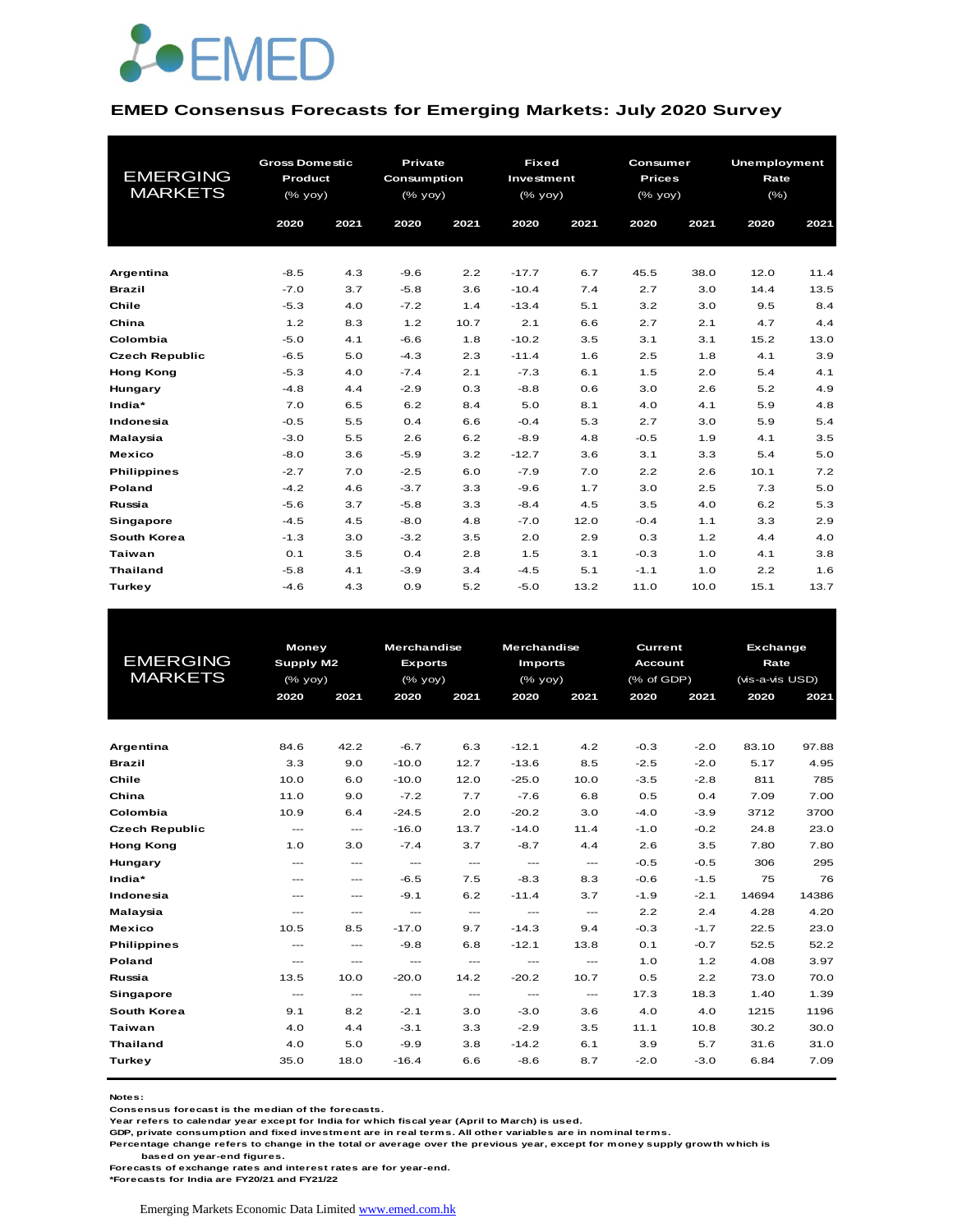#### **EMED Consensus Forecasts for the United States: July 2020 Survey**

| <b>UNITED STATES</b>                | <b>Gross Domestic</b><br>Product<br>$(% \mathsf{Y}^{\prime }\mathsf{Y}^{\prime }\mathsf{Y}^{\prime })$ |      | <b>Consumer</b><br><b>Prices</b><br>(% yoy) |      | <b>UNITED STATES</b>           | <b>Gross Domestic</b><br><b>Product</b><br>(% yoy) |      | <b>Consumer</b><br><b>Prices</b><br>(% yoy) |      |
|-------------------------------------|--------------------------------------------------------------------------------------------------------|------|---------------------------------------------|------|--------------------------------|----------------------------------------------------|------|---------------------------------------------|------|
|                                     | 2020                                                                                                   | 2021 | 2020                                        | 2021 |                                | 2020                                               | 2021 | 2020                                        | 2021 |
| <b>ABN AMRO</b>                     | $-4.8$                                                                                                 | 3.4  | 1.4                                         | 2.2  | <b>NAR</b>                     | $-5.0$                                             | 4.5  | $-0.3$                                      | 1.1  |
| <b>Action Economics</b>             | $-4.2$                                                                                                 | 6.0  | 1.1                                         | 2.5  | <b>National Bank of Canada</b> | $-6.0$                                             | 4.3  | 0.6                                         | 2.0  |
| <b>AIB Global Treasury</b>          | $-5.9$                                                                                                 | 4.7  | 2.0                                         | 2.0  | <b>NIESR</b>                   | $-5.5$                                             | 4.8  | 1.1                                         | 1.5  |
| <b>BayernLB</b>                     | $-5.0$                                                                                                 | 3.3  | 0.8                                         | 2.1  | <b>Northern Trust</b>          | $-4.2$                                             | 5.7  | 0.7                                         | 1.8  |
| <b>Berenberg Capital Markets</b>    | $-4.1$                                                                                                 | 3.5  | 0.7                                         | 0.6  | <b>PNC</b>                     | $-4.8$                                             | 3.9  | 0.8                                         | 1.5  |
| <b>BMO Capital Markets</b>          | $-5.5$                                                                                                 | 5.0  | 0.9                                         | 1.5  | Prometeia                      | $-5.7$                                             | 4.4  | 0.9                                         | 1.2  |
| <b>Capital Economics</b>            | -4.6                                                                                                   | 4.5  | 1.1                                         | 1.8  | <b>Royal Bank of Canada</b>    | $-5.5$                                             | 4.8  | 0.6                                         | 1.5  |
| <b>CIBC World Markets</b>           | $-6.2$                                                                                                 | 7.0  | 1.0                                         | 2.5  | <b>Schroders</b>               | $-8.2$                                             | 4.8  | 0.6                                         | 0.8  |
| <b>Comerica Bank</b>                | $-4.0$                                                                                                 | 3.0  | 0.9                                         | 1.9  | Scotia Capital                 | $-4.5$                                             | 6.7  | 0.7                                         | 2.6  |
| Commerzbank                         | $-4.5$                                                                                                 | 4.0  | 0.8                                         | 1.8  | Societe Generale               | $-4.9$                                             | 2.5  | 0.6                                         | 0.7  |
| <b>Credit Suisse</b>                | $-5.6$                                                                                                 | 3.7  | 1.0                                         | 1.7  | <b>Standard &amp; Poor's</b>   | $-5.0$                                             | 5.2  | 0.7                                         | 1.4  |
| Daiwa Institute of Research         | $-4.8$                                                                                                 | 3.2  | 0.9                                         | 1.7  | <b>TD Economics</b>            | $-4.5$                                             | 4.3  | 0.9                                         | 1.5  |
| Danske Bank                         | $-5.3$                                                                                                 | 4.4  | 2.1                                         | 2.1  | University of Michigan - RSQE  | $-4.0$                                             | 3.3  | $-0.2$                                      | 2.2  |
| Deka Bank                           | $-5.6$                                                                                                 | 5.9  | 0.8                                         | 1.3  | <b>UOB</b>                     | $-5.8$                                             | 2.5  | 0.9                                         | 1.2  |
| <b>Desjardins</b>                   | $-5.2$                                                                                                 | 3.8  | 1.0                                         | 1.9  | <b>Wells Fargo</b>             | $-6.1$                                             | 3.3  | 1.0                                         | 1.3  |
| <b>DZ Bank</b>                      | $-6.6$                                                                                                 | 5.8  | 0.6                                         | 1.8  |                                |                                                    |      |                                             |      |
| <b>Erste Group Bank AG</b>          | $-5.5$                                                                                                 | 5.4  | 1.0                                         | 1.5  |                                |                                                    |      |                                             |      |
| <b>Fannie Mae</b>                   | $-4.9$                                                                                                 | 4.0  | 0.9                                         | 2.0  | <b>CONSENSUS</b>               |                                                    |      |                                             |      |
| <b>First Trust Advisors</b>         | $-6.2$                                                                                                 | 3.0  | 0.8                                         | 2.0  | <b>Median</b>                  | $-5.4$                                             | 4.4  | 0.9                                         | 1.8  |
| <b>IFO Munich Institute</b>         | $-5.7$                                                                                                 | 4.4  | 0.7                                         | 1.3  | Mean                           | $-5.4$                                             | 4.3  | 0.8                                         | 1.7  |
| Intesa Sanpaolo                     | $-4.3$                                                                                                 | 2.9  | 0.8                                         | 1.9  | High                           | -4.0                                               | 7.0  | 2.1                                         | 2.6  |
| <b>Moody's Analytics</b>            | $-5.8$                                                                                                 | 1.6  | 0.9                                         | 1.9  | Low                            | $-8.2$                                             | 1.6  | $-0.3$                                      | 0.6  |
| <b>Mortgage Bankers Association</b> | $-7.9$                                                                                                 | 5.5  | 1.1                                         | 2.3  | <b>Standard Deviation</b>      | 0.9                                                | 1.2  | 0.4                                         | 0.5  |

 *Continues in the next column…*

Emerging Markets Economic Data Limite[d www.emed.com.hk](http://www.emed.com.hk/)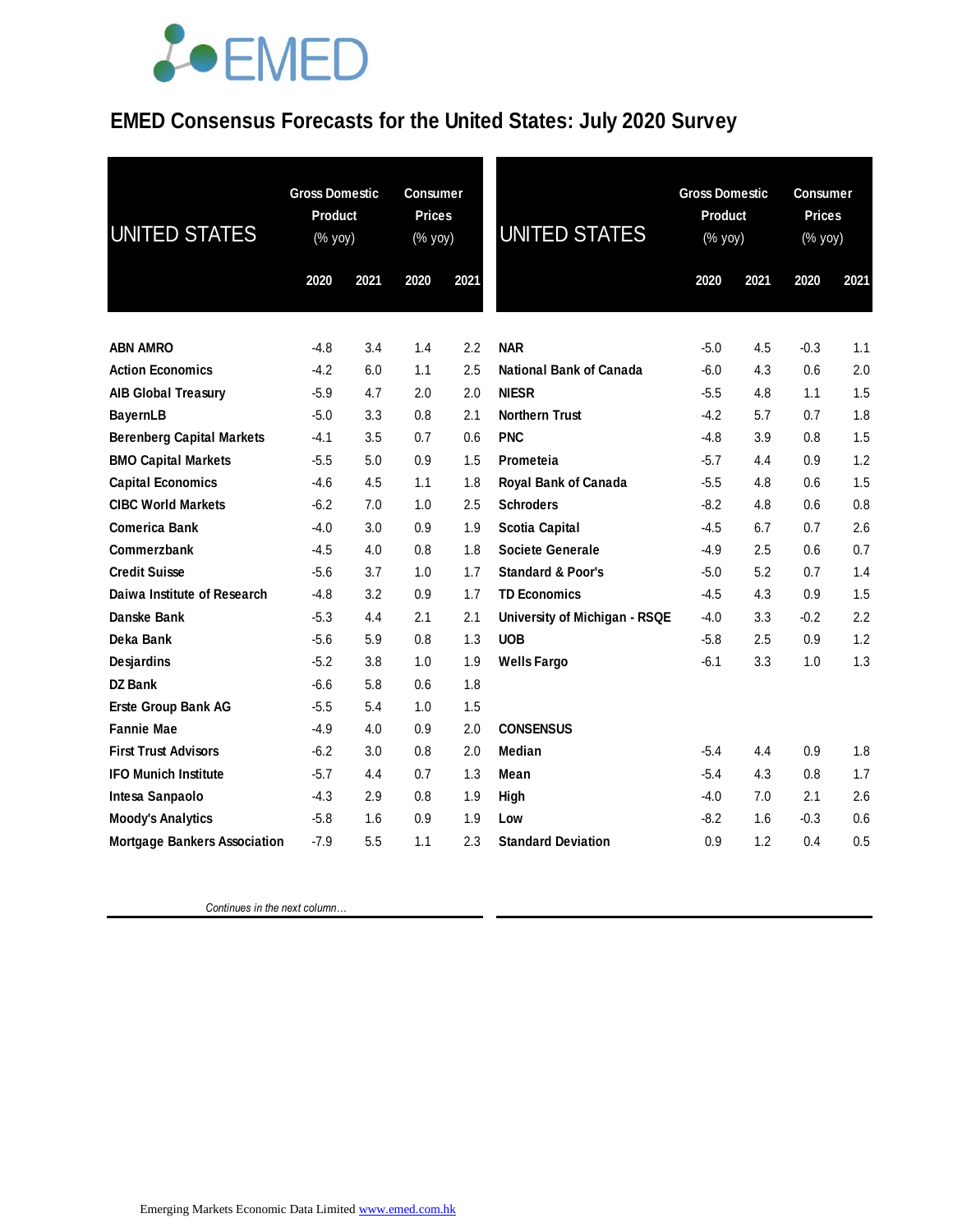### **EMED Consensus Forecasts for the Euro Area: July 2020 Survey**

| <b>EURO AREA</b>                 |        | <b>Gross Domestic</b><br><b>Product</b><br>(% yoy) |        | <b>Consumer</b><br><b>Prices</b><br>(% yoy) | <b>EURO AREA</b>             | <b>Gross Domestic</b><br><b>Product</b><br>(% yoy) |      | <b>Consumer</b><br><b>Prices</b><br>(% yoy) |        |
|----------------------------------|--------|----------------------------------------------------|--------|---------------------------------------------|------------------------------|----------------------------------------------------|------|---------------------------------------------|--------|
|                                  | 2020   | 2021                                               | 2020   | 2021                                        |                              | 2020                                               | 2021 | 2020                                        | 2021   |
| <b>ABN AMRO</b>                  | $-6.9$ | 3.2                                                | 0.4    | 1.0                                         | <b>Northern Trust</b>        | $-7.1$                                             | 5.2  | 0.3                                         | 0.9    |
| <b>AIB Global Treasury</b>       | $-7.5$ | 4.7                                                | 1.3    | 1.4                                         | Prometeia                    | $-8.1$                                             | 5.0  | 0.2                                         | 1.0    |
| <b>Bank Julius Baer</b>          | $-7.2$ | 5.7                                                | 0.6    | 0.7                                         | Royal Bank of Canada         | $-8.7$                                             | 5.0  | 0.4                                         | 1.0    |
| <b>BayernLB</b>                  | $-6.6$ | 3.3                                                | 0.1    | 1.8                                         | <b>Schroders</b>             | $-6.1$                                             | 4.6  | 0.4                                         | 1.3    |
| <b>Berenberg Capital Markets</b> | $-8.0$ | 6.2                                                | 0.4    | 0.8                                         | <b>Scotia Capital</b>        | $-8.1$                                             | 5.0  | 0.5                                         | 1.0    |
| <b>BMO Capital Markets</b>       | $-7.3$ | 6.3                                                | 0.5    | 1.2                                         | <b>Societe Generale</b>      | $-6.3$                                             | 5.2  | 0.5                                         | 1.3    |
| <b>Capital Economics</b>         | $-7.0$ | 6.0                                                | 0.4    | 1.0                                         | <b>Standard &amp; Poor's</b> | $-7.8$                                             | 5.5  | 0.3                                         | 1.2    |
| Commerzbank                      | $-7.0$ | 5.0                                                | 0.5    | 1.1                                         | <b>TD Economics</b>          | $-7.6$                                             | 6.1  | 0.4                                         | 1.1    |
| <b>Credit Suisse</b>             | $-8.2$ | 8.1                                                | 0.5    | 0.8                                         | <b>UOB</b>                   | $-7.4$                                             | 5.2  | 0.4                                         | 1.1    |
| Danske Bank                      | $-6.7$ | 5.2                                                | 0.4    | 1.2                                         | <b>Wells Fargo</b>           | $-7.7$                                             | 2.8  | 0.5                                         | 1.2    |
| Deka Bank                        | $-8.4$ | 6.6                                                | 0.5    | 1.2                                         |                              |                                                    |      |                                             |        |
| DZ Bank                          | $-9.1$ | 3.2                                                | 0.3    | 1.3                                         |                              |                                                    |      |                                             |        |
| Erste Group Bank AG              | $-7.1$ | 5.4                                                | 0.4    | 1.2                                         | <b>CONSENSUS</b>             |                                                    |      |                                             |        |
| <b>ETLA</b>                      | $-8.0$ | 6.0                                                | 0.4    | 2.5                                         | <b>Median</b>                | $-7.6$                                             | 5.2  | 0.4                                         | 1.1    |
| <b>IFO Munich Institute</b>      | $-8.4$ | 6.1                                                | 0.2    | 0.9                                         | Mean                         | $-7.5$                                             | 5.2  | 0.4                                         | 1.1    |
| Intesa Sanpaolo                  | $-8.3$ | 5.9                                                | 0.2    | 1.1                                         | High                         | $-5.7$                                             | 8.1  | 1.3                                         | 2.5    |
| <b>Moody's Analytics</b>         | $-8.8$ | 3.6                                                | $-0.1$ | $-0.4$                                      | Low                          | $-9.1$                                             | 2.8  | $-0.1$                                      | $-0.4$ |
| <b>NIESR</b>                     | $-5.7$ | 5.0                                                | 0.6    | 1.2                                         | <b>Standard Deviation</b>    | 0.8                                                | 1.2  | 0.2                                         | 0.5    |

 *Continues in the next column…*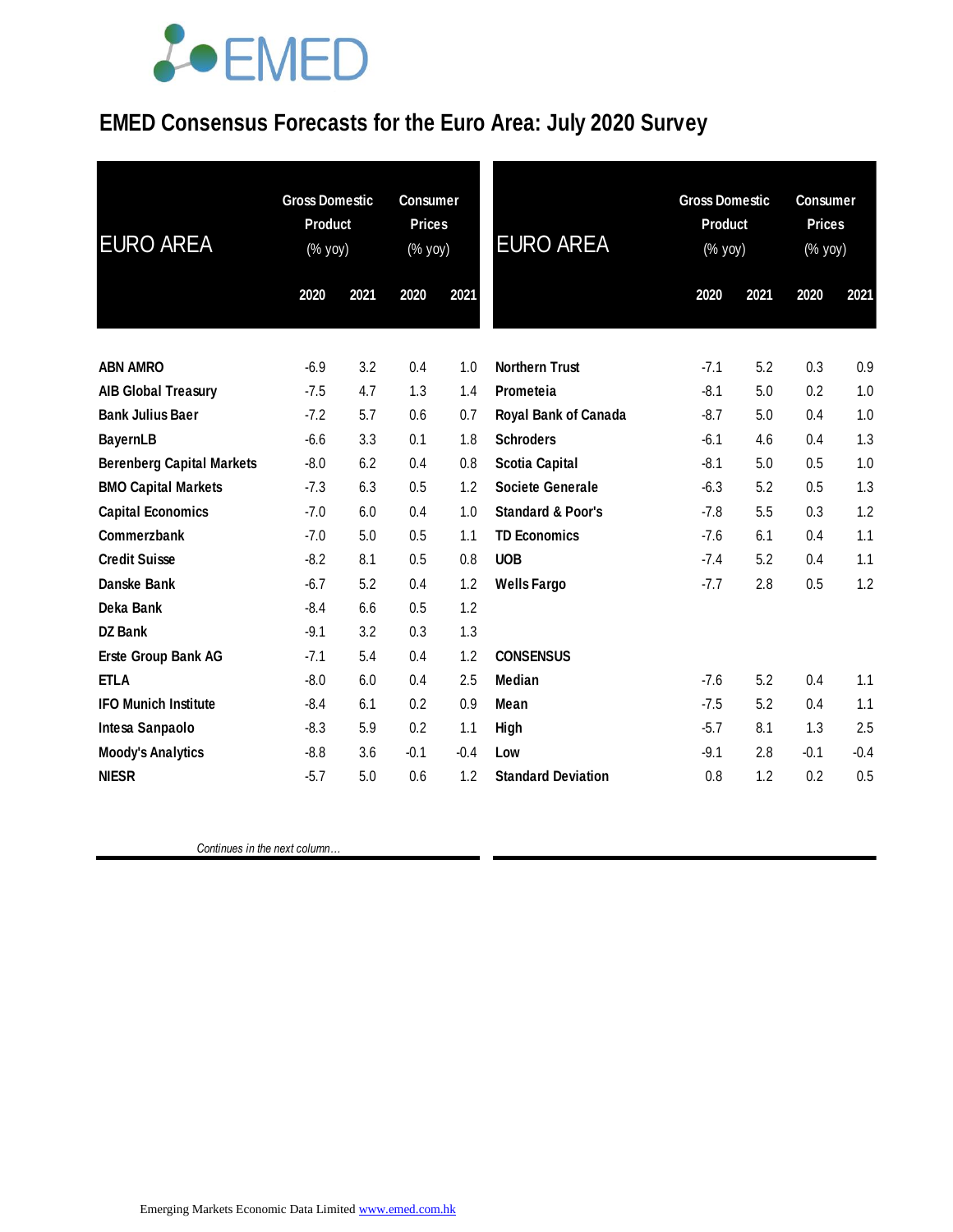### **EMED Consensus Forecasts for Japan: July 2020 Survey**

| <b>JAPAN</b>                     | <b>Gross Domestic</b><br><b>Product</b><br>(% yoy) |      | <b>Consumer</b><br><b>Prices</b><br>(% yoy) |        | <b>JAPAN</b>              | <b>Gross Domestic</b><br><b>Product</b><br>(% yoy) |        | <b>Consumer</b><br><b>Prices</b><br>(% yoy) |        |
|----------------------------------|----------------------------------------------------|------|---------------------------------------------|--------|---------------------------|----------------------------------------------------|--------|---------------------------------------------|--------|
|                                  | 2020                                               | 2021 | 2020                                        | 2021   |                           | 2020                                               | 2021   | 2020                                        | 2021   |
| <b>ABN AMRO</b>                  | $-4.3$                                             | 1.1  | 0.3                                         | 1.0    | <b>NIESR</b>              | $-6.3$                                             | 3.4    | 0.3                                         | 0.6    |
| <b>AIB Global Treasury</b>       | $-5.2$                                             | 3.0  | 0.8                                         | 0.5    | <b>Northern Trust</b>     | $-4.0$                                             | 3.0    | $-1.0$                                      | 0.6    |
| <b>Bank Julius Baer</b>          | $-6.2$                                             | 2.5  | $-0.1$                                      | $-0.2$ | Prometeia                 | $-5.7$                                             | 4.2    | 1.3                                         | 0.2    |
| <b>BayernLB</b>                  | $-4.0$                                             | 1.5  | $-0.3$                                      | 0.3    | <b>Schroders</b>          | $-5.4$                                             | 3.8    | $-0.9$                                      | $-1.3$ |
| <b>Berenberg Capital Markets</b> | $-4.5$                                             | 3.6  | 0.1                                         | 0.2    | <b>Scotia Capital</b>     | $-3.8$                                             | 2.3    | $-0.6$                                      | 0.5    |
| <b>BMO Capital Markets</b>       | $-4.5$                                             | 4.0  | 0.2                                         | 0.5    | Societe Generale          | $-3.1$                                             | 3.3    | 0.0                                         | 0.7    |
| <b>Capital Economics</b>         | $-6.6$                                             | 2.7  | $-0.4$                                      | 0.5    | <b>TD Economics</b>       | $-4.8$                                             | 3.3    | 0.2                                         | 1.2    |
| <b>Commerzbank</b>               | $-3.5$                                             | 1.5  | 0.0                                         | 0.5    | <b>UOB</b>                | $-5.5$                                             | 2.5    | 0.0                                         | 1.1    |
| <b>Credit Suisse</b>             | $-3.9$                                             | 1.0  | $-0.3$                                      | 0.3    | <b>Wells Fargo</b>        | $-6.4$                                             | $-0.4$ | $-0.1$                                      | 0.1    |
| Daiwa Institute of Research      | $-5.0$                                             | 1.8  | $-0.3$                                      | $-1.1$ |                           |                                                    |        |                                             |        |
| Danske Bank                      | $-4.0$                                             | 2.6  | 0.1                                         | 0.2    |                           |                                                    |        |                                             |        |
| Deka Bank                        | $-3.8$                                             | 4.1  | 0.0                                         | 0.0    | <b>CONSENSUS</b>          |                                                    |        |                                             |        |
| <b>DZ Bank</b>                   | $-5.5$                                             | 1.9  | 0.0                                         | 0.4    | <b>Median</b>             | $-4.8$                                             | 2.7    | 0.0                                         | 0.4    |
| <b>IFO Munich Institute</b>      | $-4.7$                                             | 3.2  | 0.1                                         | 0.3    | Mean                      | $-4.9$                                             | 2.6    | $-0.1$                                      | 0.3    |
| Intesa Sanpaolo                  | $-5.9$                                             | 3.0  | $-0.1$                                      | 0.2    | High                      | $-3.1$                                             | 4.2    | 1.3                                         | 1.4    |
| <b>JCER</b>                      | $-6.7$                                             | 2.0  | $-1.0$                                      | $-0.1$ | Low                       | $-6.7$                                             | $-0.4$ | $-1.0$                                      | $-1.3$ |
| <b>Moody's Analytics</b>         | $-3.6$                                             | 2.1  | $-0.5$                                      | 1.4    | <b>Standard Deviation</b> | 1.1                                                | 1.1    | 0.5                                         | 0.6    |

 *Continues in the next column…*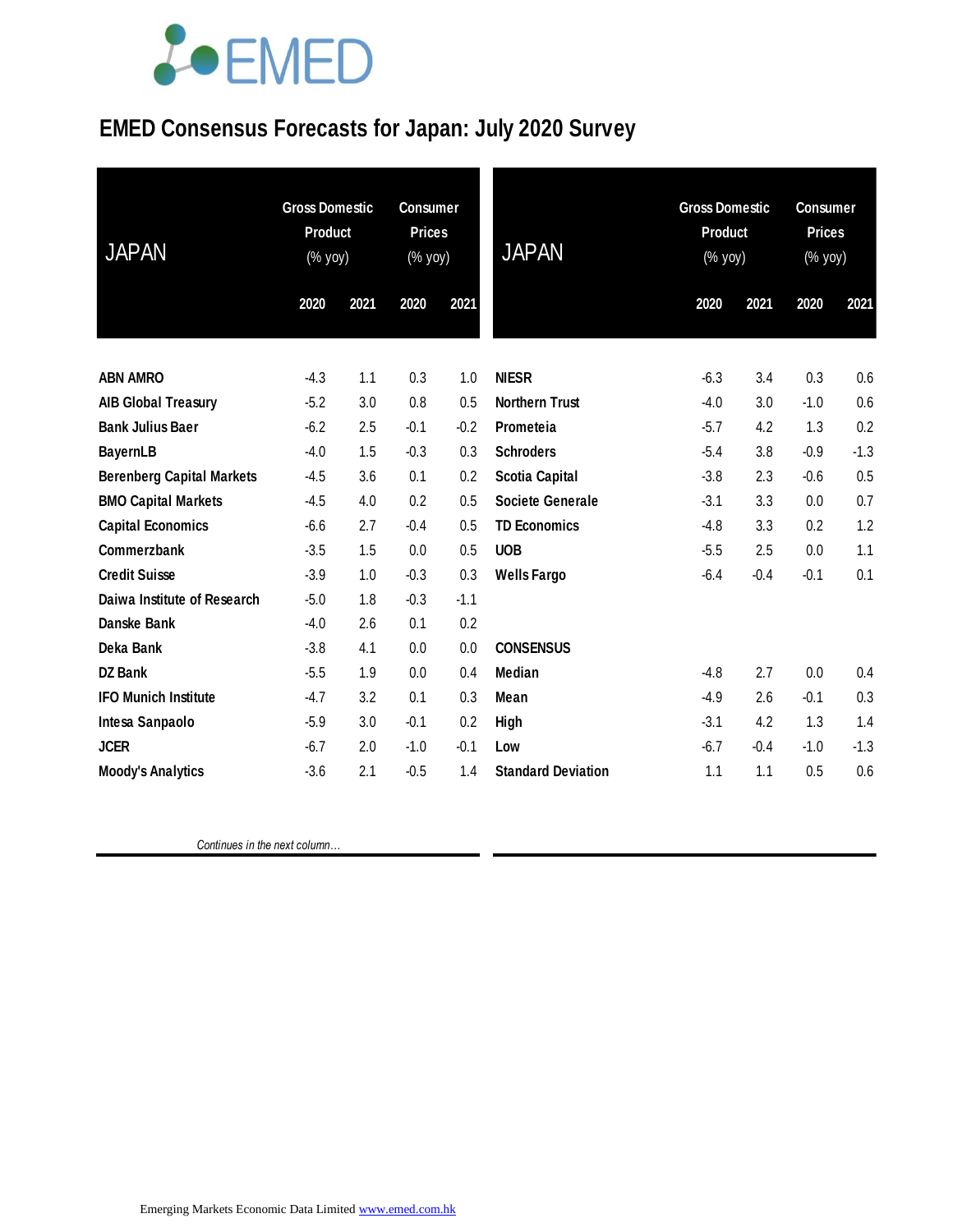### **EMED Consensus Forecasts for China: July 2020 Survey**

| <b>CHINA</b>                     | <b>Gross Domestic</b><br><b>Product</b><br>(% yoy) |      | <b>Consumer</b><br><b>Prices</b><br>(% yoy) |      | <b>CHINA</b>                 | <b>Gross Domestic</b><br>Product<br>(% yoy) |      | <b>Consumer</b><br><b>Prices</b><br>(% yoy) |      |
|----------------------------------|----------------------------------------------------|------|---------------------------------------------|------|------------------------------|---------------------------------------------|------|---------------------------------------------|------|
|                                  | 2020                                               | 2021 | 2020                                        | 2021 |                              | 2020                                        | 2021 | 2020                                        | 2021 |
| <b>ABN AMRO</b>                  | 2.0                                                | 7.0  | 3.0                                         | 2.5  | <b>Moody's Analytics</b>     | $-0.5$                                      | 10.1 | 3.4                                         | 0.3  |
| <b>Bank Julius Baer</b>          | 1.2                                                | 8.8  | 3.2                                         | 2.8  | <b>NIESR</b>                 | 2.2                                         | 8.4  | 4.4                                         | 2.5  |
| <b>Bank of East Asia</b>         | 1.6                                                | 8.2  | 2.7                                         | 2.0  | <b>Northern Trust</b>        | 3.5                                         | 5.5  | 1.3                                         | 2.1  |
| <b>BayernLB</b>                  | 1.0                                                | 7.5  | 3.0                                         | 2.0  | <b>Schroders</b>             | 2.2                                         | 6.9  | 2.8                                         | 2.2  |
| <b>Berenberg Capital Markets</b> | $-3.0$                                             | 4.0  | 3.3                                         | 2.1  | <b>Scotia Capital</b>        | 1.6                                         | 8.5  | 1.6                                         | 2.5  |
| <b>BMO Capital Markets</b>       | 2.0                                                | 8.0  | 3.2                                         | 2.1  | <b>Societe Generale</b>      | 2.6                                         | 7.8  | 2.6                                         | 1.9  |
| <b>Capital Economics</b>         | 2.0                                                | 10.0 | 1.5                                         | 1.5  | <b>Standard &amp; Poor's</b> | 1.2                                         | 7.4  | 3.2                                         | 1.8  |
| Commerzbank                      | 1.0                                                | 9.0  | 2.5                                         | 2.3  | <b>UOB</b>                   | 1.8                                         | 8.2  | 3.5                                         | 3.0  |
| <b>Credit Suisse</b>             | 3.3                                                | 5.6  | 2.7                                         | 2.6  | <b>Wells Fargo</b>           | 1.2                                         | 9.5  | 2.7                                         | 1.8  |
| Daiwa Institute of Research      | 1.8                                                | 6.5  | 3.3                                         | 2.5  |                              |                                             |      |                                             |      |
| <b>Danske Bank</b>               | 1.0                                                | 9.0  | 2.7                                         | 2.2  | <b>CONSENSUS</b>             |                                             |      |                                             |      |
| Deka Bank                        | 1.0                                                | 7.8  | 2.6                                         | 1.7  | <b>Median</b>                | 1.6                                         | 8.2  | 2.7                                         | 2.1  |
| <b>DZ Bank</b>                   | 0.0                                                | 8.5  | 2.4                                         | 1.7  | Mean                         | 1.4                                         | 8.0  | 2.7                                         | 2.0  |
| <b>IFO Munich Institute</b>      | 0.1                                                | 11.2 | 2.9                                         | 3.0  | <b>High</b>                  | 3.5                                         | 11.2 | 4.4                                         | 3.0  |
| Intesa Sanpaolo                  | 1.0                                                | 7.6  | 2.0                                         | 1.3  | Low                          | $-3.0$                                      | 4.0  | 1.3                                         | 0.3  |
| JP Morgan                        | 2.0                                                | 8.6  | 1.8                                         | 0.5  | <b>Standard Deviation</b>    | 1.3                                         | 1.6  | 0.7                                         | 0.7  |

 *Continues in the next column…*